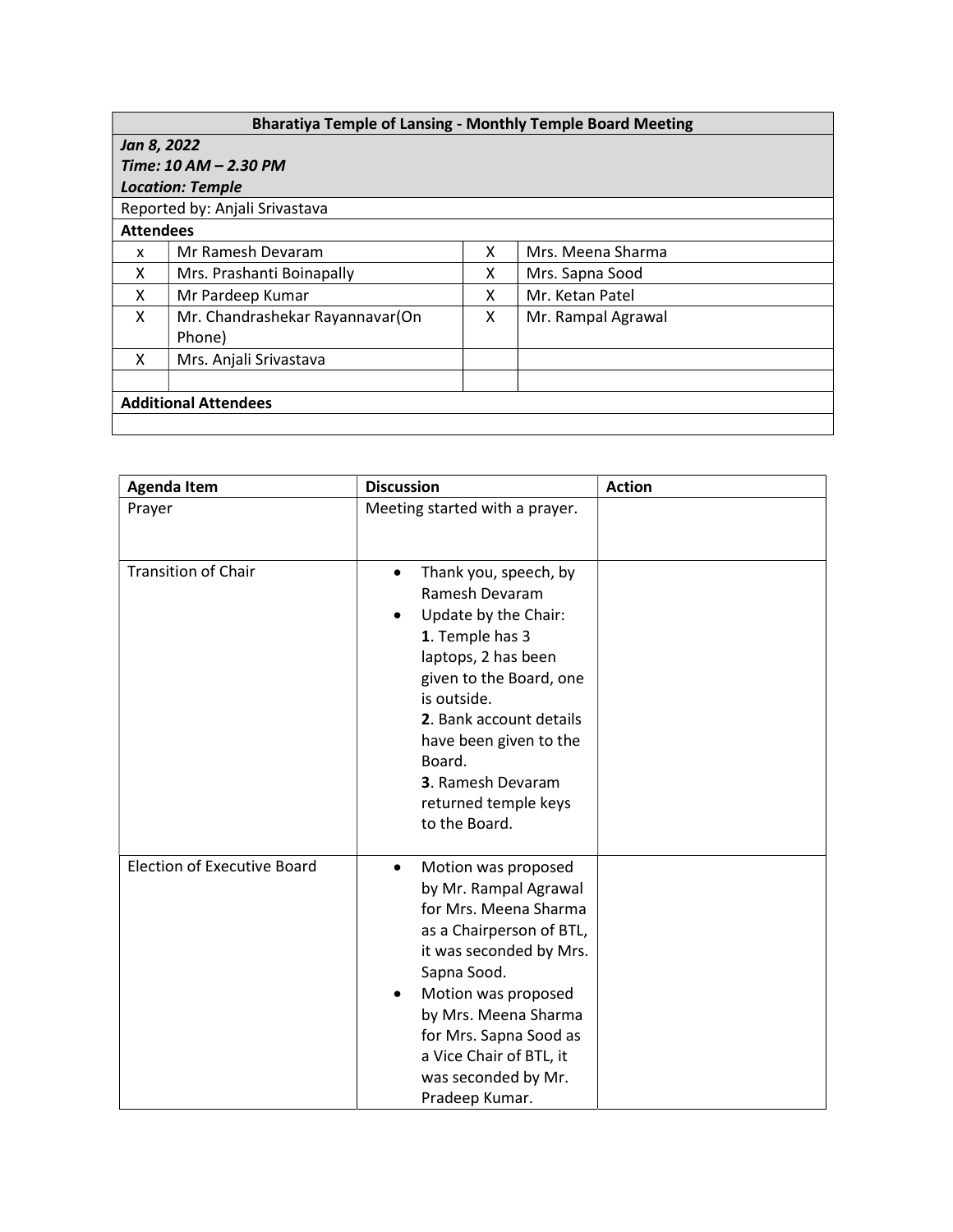|                                                 | Mrs. Anjali Srivastava to<br>$\bullet$<br>continue as BTL<br>secretary<br>Mr. Pradeep Kumar to<br>continue as BTL<br>treasurer.                          |                                                                                                                                                                                                                                                                                                                                                                                                                                                                         |
|-------------------------------------------------|----------------------------------------------------------------------------------------------------------------------------------------------------------|-------------------------------------------------------------------------------------------------------------------------------------------------------------------------------------------------------------------------------------------------------------------------------------------------------------------------------------------------------------------------------------------------------------------------------------------------------------------------|
| Elected Executive committee                     | Chairperson-Mrs.<br>$\bullet$<br>Meena Sharma<br>Vice Chair-Mrs. Sapna<br>Sood<br>Treasurer-Mr. Pradeep<br>Kumar<br>Secretary- Mrs. Anjali<br>Srivastava | After vote of thanks to<br>Ramesh for his dedicated<br>services to Temple by Meenaji<br>, Ramesh left the meeting.                                                                                                                                                                                                                                                                                                                                                      |
| Finance Committee Update                        | Current finance status shared<br>with the board via email. No<br>further concerns/questions by<br>the board.                                             | Meena ji to send a Thankyou<br>email to Ajay Bhargav for<br>helping in the data entry.                                                                                                                                                                                                                                                                                                                                                                                  |
| Infrastructure & Operations<br>Committee update | Internal security cameras<br>installation.                                                                                                               | Follow up with Ketanji for<br>Temple's roof Masonry repair.<br>Find a company who can do<br>the repairing of the floor<br>inside gopurams-Anjali will<br>follow up with Ketan bhai<br>next week<br>Ketanji is working on getting<br>the quote for device from<br>lightning protection-Anjali will<br>follow up with Ketan bhai<br>next week.<br>Shastriji's house repair is<br>pending. Ketanji will take care<br>of it.<br>internal security camera<br>progress status |
| Priest Committee updates                        | Priest related issues<br>$\bullet$<br>were discussed by<br>priest committee                                                                              |                                                                                                                                                                                                                                                                                                                                                                                                                                                                         |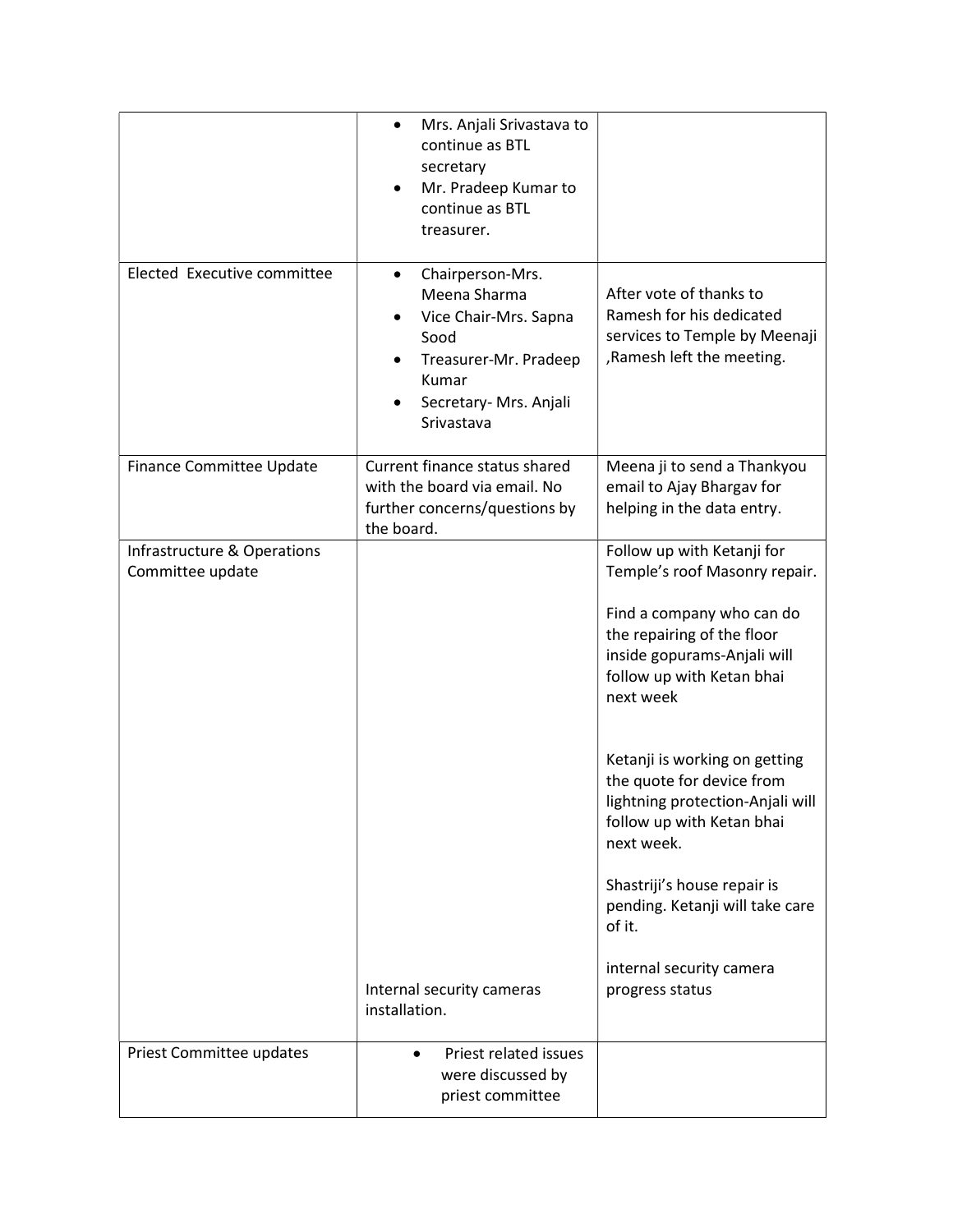|                                       | along with its                                                                                                                        |                                                                                                                                                                                                                                                                                         |
|---------------------------------------|---------------------------------------------------------------------------------------------------------------------------------------|-----------------------------------------------------------------------------------------------------------------------------------------------------------------------------------------------------------------------------------------------------------------------------------------|
|                                       | resolution.                                                                                                                           |                                                                                                                                                                                                                                                                                         |
|                                       | Concerns regarding<br>Dec Hawan was                                                                                                   | Meena ji to have meeting<br>with hawan coordinator, host                                                                                                                                                                                                                                |
|                                       | shared & discussed.                                                                                                                   | & the concern priest.                                                                                                                                                                                                                                                                   |
|                                       |                                                                                                                                       |                                                                                                                                                                                                                                                                                         |
|                                       |                                                                                                                                       |                                                                                                                                                                                                                                                                                         |
|                                       | Board discussed<br>about the<br>amendments in the<br>Priests Contract.                                                                | --Meena ji to Email the<br>Member /nonmember<br>charges for the devotees for<br>outside services when the<br>priest is staying overnight, to<br>Sapna. Later to be updated,<br>by Meena ji in Temple<br>website. Sapna to prepare<br>guidelines on the same as<br>decided by the board. |
|                                       |                                                                                                                                       | Meena ji to give a list<br>of all the<br>events/festivities to<br>Priest committee<br>chair to establish a                                                                                                                                                                              |
|                                       |                                                                                                                                       | change in working<br>hours of the priests.                                                                                                                                                                                                                                              |
|                                       |                                                                                                                                       |                                                                                                                                                                                                                                                                                         |
|                                       | Any major incident related to<br>Facility, Pooja, devotees or<br>priests should be notified to<br>board by the involved<br>committee. |                                                                                                                                                                                                                                                                                         |
|                                       |                                                                                                                                       |                                                                                                                                                                                                                                                                                         |
| Pooja/ Religious Committee<br>Updates | Board discussed about<br>the reimbursement<br>checks that devotees<br>have been requesting                                            |                                                                                                                                                                                                                                                                                         |